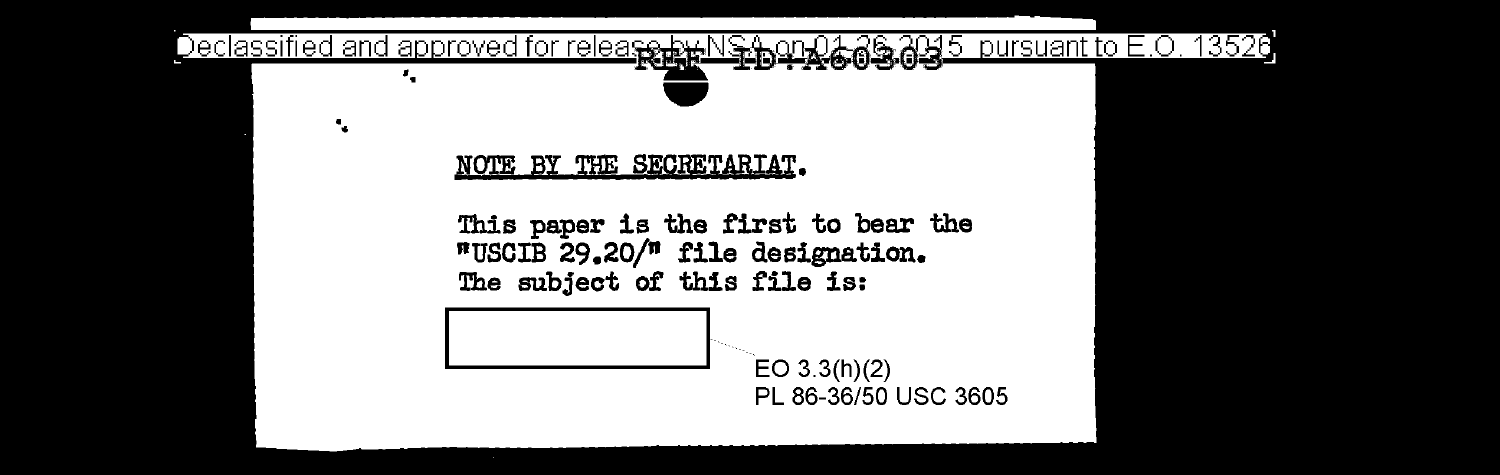**REECEET A60303** 



HANDLE VIA COMINT CHANNELS ONLY

APPENDED DOCUMENTS CONTAIN CODEWORD MATERIAL

17 February 1955

SECRET

MEMORANDUM FOR THE MEMBERS OF USCIB:

Subject:

1. The enclosed proposal by the Deputy Assistant Chief of Staff, G-2,  $D/A$ , which contains detailed background information, is forwarded herewith for consideration by vote sheet.

2. It is requested that vote sheet replies be returned/to this office not later than 1200 Wednesday, 2 Mareh 1955.

*SECRET* 

pt: IS Complete Complete Complete Complete Complete Complete Complete Complete Complete Complete Complete Complete Complete Complete Complete Complete Complete Complete Complete Complete Complete Complete Complete Complete

**Executive Secretary, USCIB** 

Enclosure G-2, D/A memo dtd 9 Feb *55,*  control # 546290.

> EO 3.3(h)(2) PL 86-36/50 USC 3605

APPENDED DOOUMENTS CONTAIN CODEWORD MATERIAL

**THANDLE VIA COMINT CHANNELS ONLY** 

USCIB: 29.20/l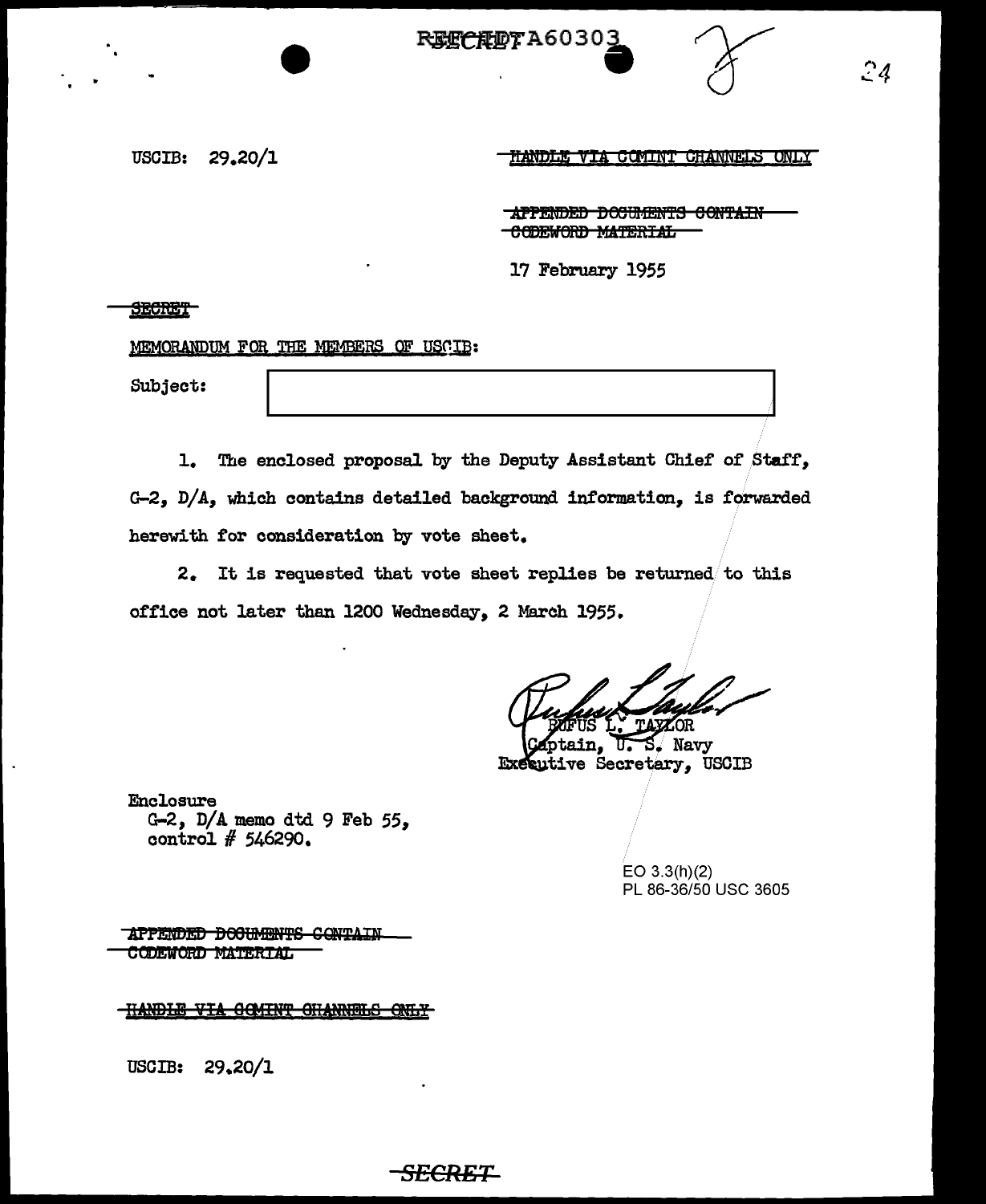

546290

DEPARTMENT OF THE ARMY OFFICE OF THE ASSISTANT CHIEF OF STAFF, G-2, INTELLIGENCE **WASHINGTON 25, D.C.** 

SECRET PIVOT

9 February 1955

 $PAGE \sim TF \sim J$  reces

- COPY 24 OF 40 COPIES

MEMORANDUM FOR THE MEMBERS OF USCIB  $E_0 = 3.3(h) (2)$ PL 86-36/50 USC 3605 Activities SUBJECT: Continuation of For more than two years, discussions have been underway with officials concerning the post-treaty status of the intercept activities presently conducted in by the  $2.$ which consist of The actual intercept is performed by specially selected who are cleared to handle material classified Confidential, under the supervision of U.S. Army officers and Department of the Army civilian personnel. The products of constitute a vital contribution to the security of U.S. forces in Europe and, as a reliable and 3. Although the unit was activated by the U.S. Army on the basis of the continued success of an assumed the operation has been largely due to the cooperation of This cooperation must be maintained if the operation is to continue in such a manner as to be of

facilities or personnel necessary to conduct these activities as long as the operation is under U.S. control. Without the use of either, continuation of the operation would be most difficult if not impossible.

**SECRET PIVOT**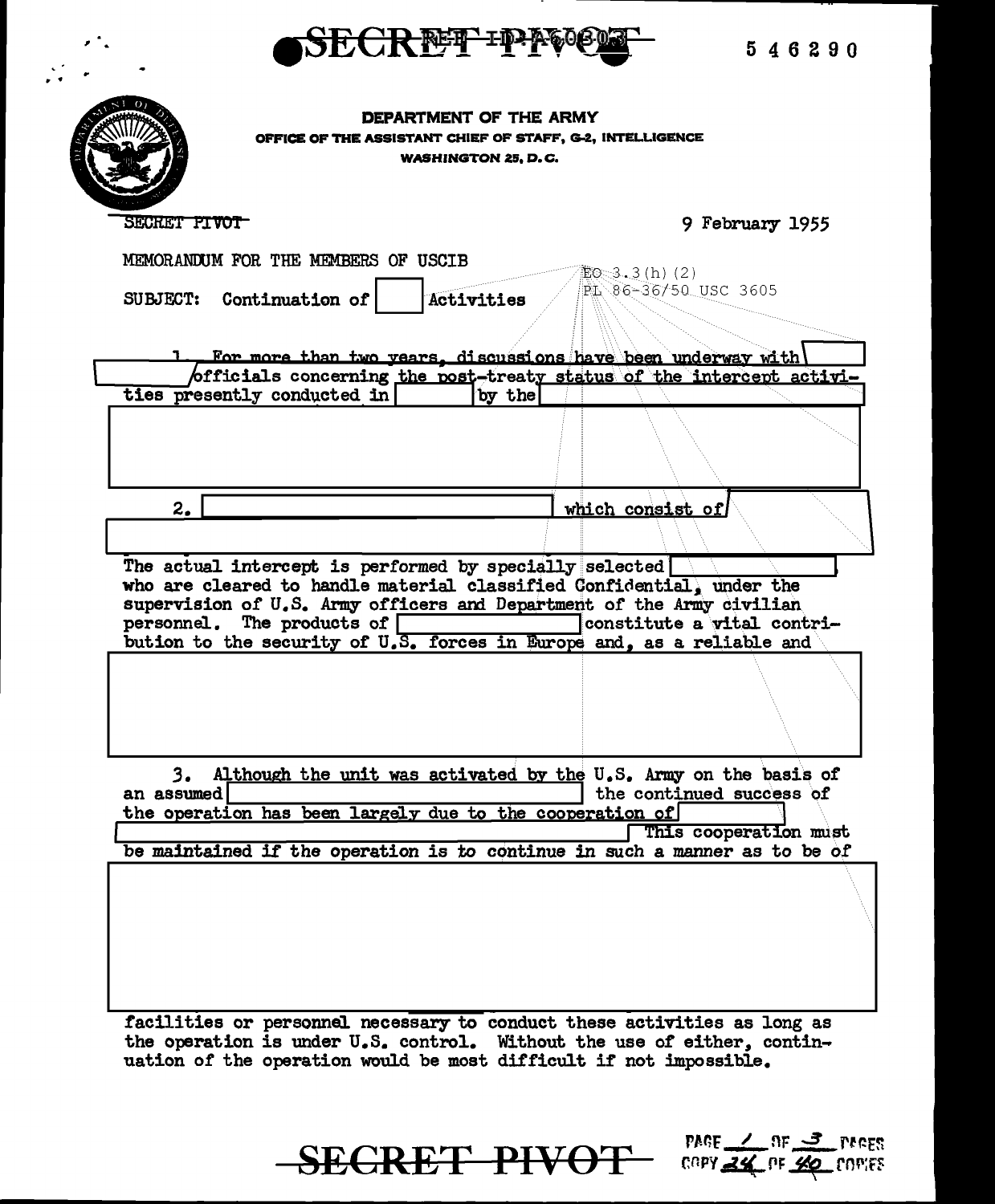546290

PAGE 2 NF 3 PACE

COPY  $2\not\in$  OF  $40$  cop ES

iii: 0、3 . 3 (h) (2) ⊉ኒ 86–36/50 USC 3605

Activities (Continued) SUBJECT: Continuation of

**SECRET** 

 $4.$  In discussions to date concerning the continuation of lacti vities, the authorities have maintained a reasonably cooperative attitude. There is no assurance, however, that this attitude will con-

**REF ID: A60303** 

type material, by one means or another, for their own purposes. Such being the case, any one of the following situations may develop to the detriment of U.S. interests:

may attempt, in spite of the obvious difficulties **The**  $\mathbf{a}$ . involved, to pass legislation permitting surveillance of post and telecommunications. Passage of such legislation would satisfy the provisions but would not, per se, authorize U.S. participation in the With the operation under  $\boxed{\qquad}$  control, both the volume and project. timeliness of the material received by the U.S. would be greatly reduced. Moreover, any attempt to pass such legislation, whether successful or not. would probably receive publicity which would be detrimental to future activities and might well be used as a Communist propaganda weapon.

 $\mathbf{b}_{\bullet}$  $The  $\sim$$ may make an unsuccessful attempt to pass legislation which would permit surveillance of post and telecommunications. In such a case, the fact that the Basic Law prohibits examination of communications could be used by the  $\Box$  as a basis for insistence upon activities, regardless of the provisions of the  $discontinuance$ treaty and regardless of the fact that they might be planning to implement a similar operation, themselves, without the participation or knowledge of the U.S. Such a situation would necessitate a re-evaluation of all aspects of contraction in light of the overall  $\begin{array}{|l|l|}\n\hline\n\end{array}$  U.S. relationship to determine the feasibility of enforcing the provisions [

concluding that it would be politically unwise The I  $c_{\star}$ to attempt passage of enabling legislation, may decide to implement a preconceived parallel operation without legislation. In most cases, a parallel operation would duplicate the U.S. effort and would greatly increase the possibility that the U.S. operation might be compromised. In any case, the present good will and cooperation on the part of the could be expected to be supplanted by passive resistance by officials and the indigenous intercept operators.

5. In order to insure the continuation of | betivities in the manner most beneficial to the U.S. and to minimize the possibility of postit is considered necessary that the U.S. initiate action designed to encourage continued cooperation by officials. A comprehensive study of the problem has resulted in the

**SECRET PIVOT**